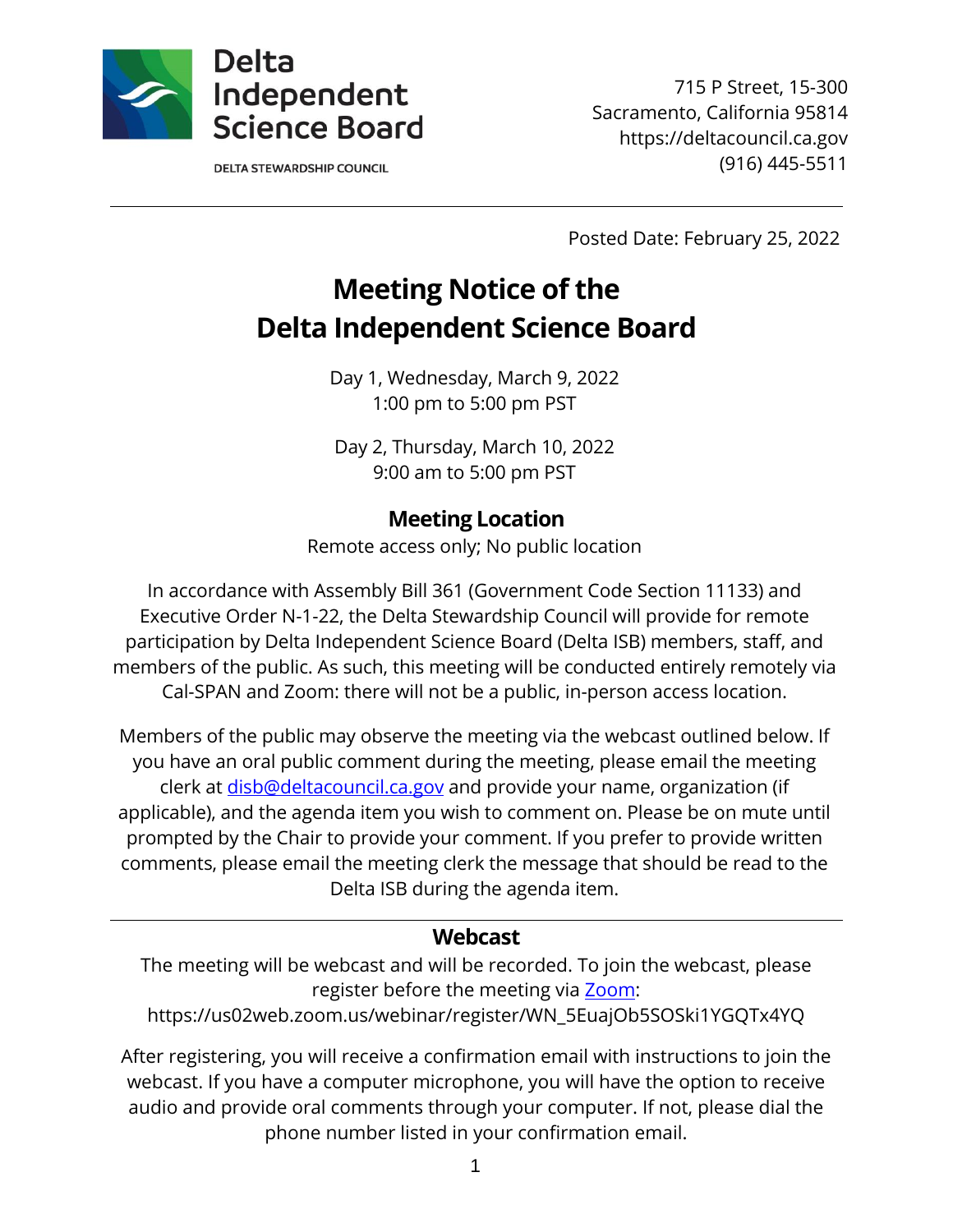Note: Accessing the Zoom webcast requires you to enter your name and email, which may be disclosed as public information. The signal for the live feed may be intermittent due to the internet infrastructure at your location.

# **Other Remote Options**

If you need a phone only option, please call the meeting clerk at 916-902-6571 by 10:30 AM on Wednesday, March 9.

If you prefer a view-only option that does not require registration, the meeting will also be webcast on [Cal-SPAN:](https://cal-span.org/static/index.php) https://cal-span.org/static/index.php. With this option, you will not be able to provide oral comments.

## **Meeting Materials**

Materials referenced in this notice are available on the [events web page](https://deltacouncil.ca.gov/events.html) at https://deltacouncil.ca.gov/events.html. Members of the public are encouraged to visit the events web page to view the meeting materials.

### **Purpose**

On March 9, the Delta ISB will meet to discuss next steps for its monitoring enterprise review and its water supply reliability estimation review. Based on the discussion, the Delta ISB may take action on next steps for these reviews.

On March 10, the Delta ISB will continue its presentation series to better orient Delta ISB members on Delta science and management, and on the science topics that it plans to review. In the morning, the Delta ISB will hear from representatives from the California Department of Fish and Wildlife on the incidental take permit, and from the United States Fish and Wildlife Service and the National Marine Fisheries Service on the biological opinions on the long-term operations of the Central Valley Project and State Water Project.

In the afternoon, the Delta ISB will receive an overview of the California Environmental Flows Framework from representatives from the framework's technical team, and the Bay-Delta Water Quality Control Plan from representatives from the State Water Resources Control Board. Afterward, the Delta ISB will discuss its future reviews. Based on the discussion, the Delta ISB may take action on next steps for future reviews.

This section describes the highlights. For more information about the meeting, refer to the agenda below.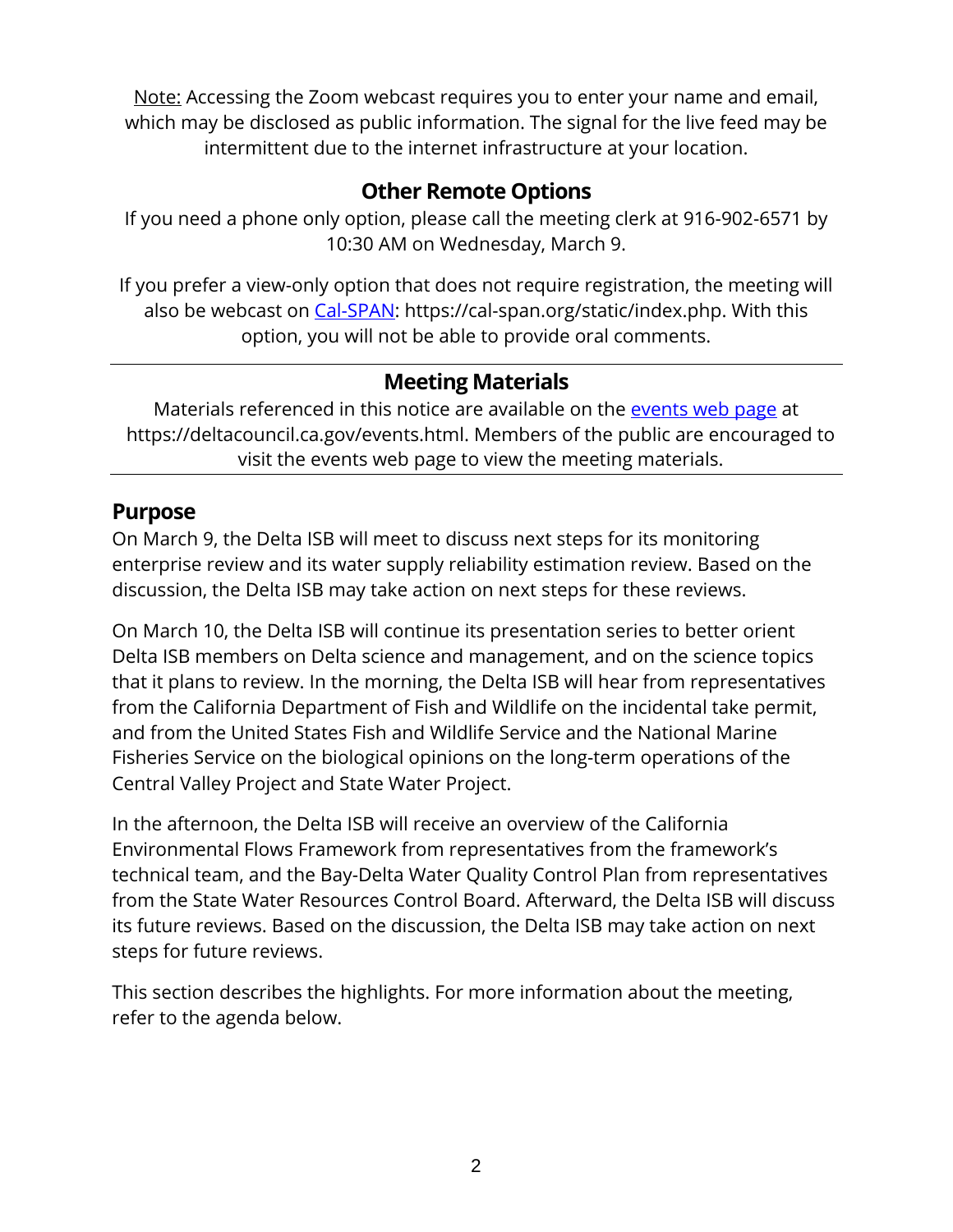# **Agenda**

The agenda items listed below may be considered in a different order pursuant to the determination of the Delta ISB chair. Times listed on the agenda are approximate only. At the discretion of the Delta ISB, all items appearing on this agenda, whether expressly listed for action, may be deliberated upon and may be subject to action.

#### **Day 1,** *Wednesday, March 9, 2022*

~ 1:00 PM: Meeting Starts

- 1. Welcome and Declarations
- 2. Delta ISB Chair Report and Business Matters
- 3. Delta Stewardship Council Report and Executive Officer Report
- 4. Delta Lead Scientist Report
- 5. Presentation: California Sea Grant State Fellowship Reflections

Jennica Moffat will reflect on her California Sea Grant State Fellowship, where she provided support to Delta ISB on its various reviews.

6. Presentation: Delta Science Program Assessment of the Impact and Value of the Delta Independent Science Board

Lauren Hastings, Chelsea Batavia, and Edmund Yu of the Delta Science Program will present their final assessment of the impact and value of the Delta ISB. Findings of the assessment are intended to inform improvements to Delta ISB processes and to increase the value and impacts of its reviews.

7. Discussion and Potential Action: Next Steps on the Monitoring Enterprise Review and Water Supply Reliability Estimation Review

The Delta ISB is in the process of finalizing its [water supply reliability](https://deltacouncil.ca.gov/pdf/isb/meeting-materials/2022-02-02-isb-draft-water-supply-review.pdf)  [estimation](https://deltacouncil.ca.gov/pdf/isb/meeting-materials/2022-02-02-isb-draft-water-supply-review.pdf) review and its [monitoring enterprise review.](https://deltacouncil.ca.gov/pdf/isb/meeting-materials/2021-10-12-draft-isb-mer-report.pdf) The Delta ISB will discuss next steps and outreach efforts for both reviews once finalized.

8. Public Comments

The Delta ISB will take public comments on topics within its jurisdiction that are not on the agenda.

 $\sim$  5:00 PM: Recess until the next day on March 10, 2022, at  $\sim$ 9:00 AM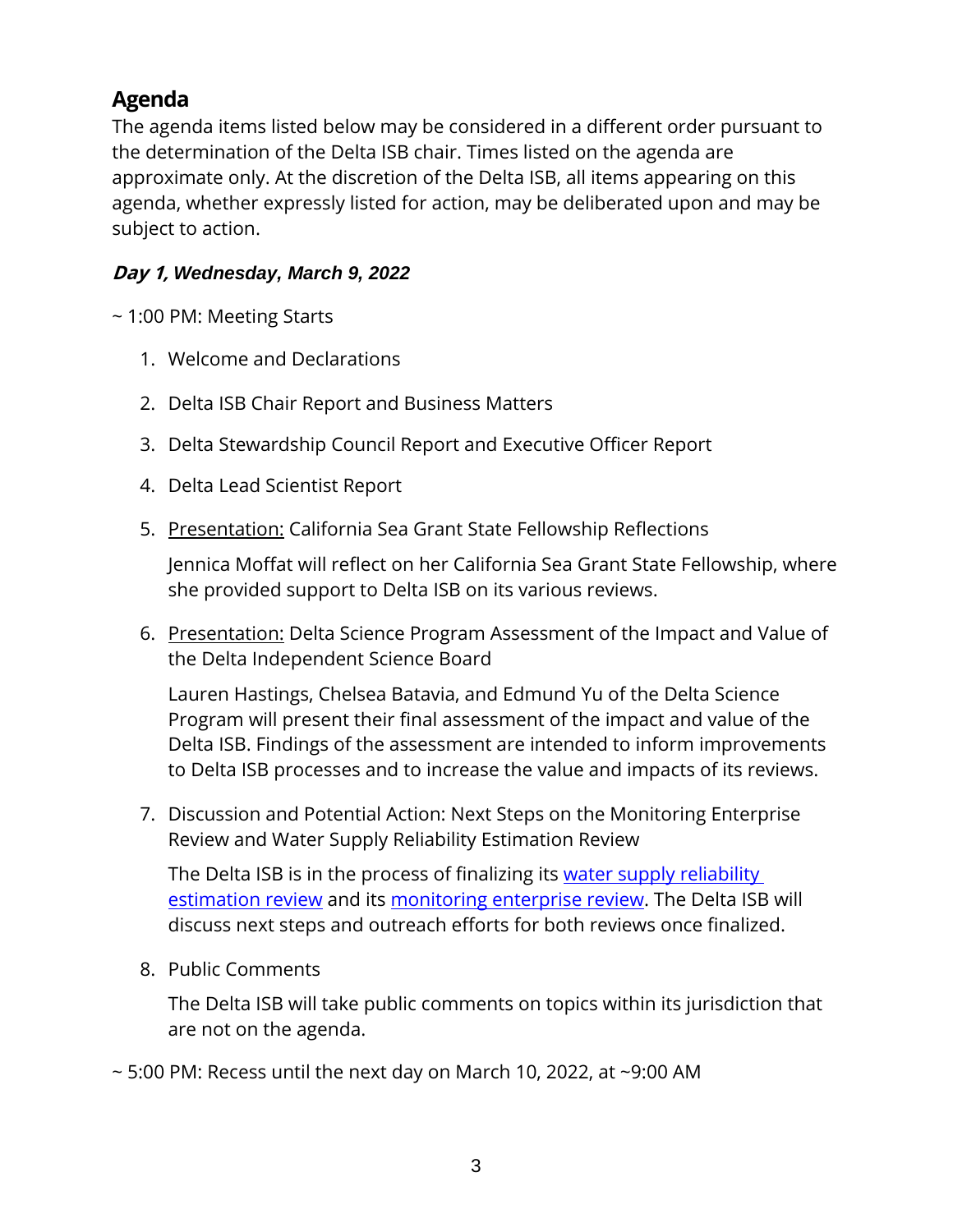#### **Day 2,** *Thursday, March 10, 2022*

- ~ 9:00 AM: Meeting Reconvenes
	- 9. Welcome Back
	- 10. Presentation: Overview of the Incidental Take Permit and Biological Opinions on the Long-term Operations of the Central Valley Project and State Water Project.

Brooke Jacobs of the California Department of Fish and Wildlife will provide an overview of the incidental take permit, while Cathy Marcinkevage of the National Marine Fisheries Service and Kaylee Allen of the United States Fish and Wildlife Service will provide an overview on the biological opinions on the long-term operations of the State Water Project and Central Valley Project.

11.Presentation: Overview of the Delta Science Program & National Center for Ecological Analysis and Synthesis Working Group

The Delta Science Program in partnership with the National Center for Ecological Analysis and Synthesis (NCEAS) are leading a collaborative synthesis working group to analyze the drivers of the estuarine aquatic food supply. Sam Bashevkin and Pascale Goertler of the Delta Science Program, along with Tanya Rogers of the National Oceanic and Atmospheric Administration's Southwest Fisheries Science Center, will provide an overview of the working group's efforts, including the development of an estuary-scale food-web model, which could help address recommendations from the Delta ISB's non[-native species review.](https://deltacouncil.ca.gov/pdf/isb/products/2021-05-21-isb-non-native-species-review.pdf)

- $\sim$  12:30 pm:  $\sim$ 30 Minute Lunch Break. Reconvene at  $\sim$ 1:00 pm.
	- 12.Presentation: Overview of the California Environmental Flows Framework

Sarah Yarnell (UC Davis) and Julie Zimmerman (The Nature Conservancy) will provide an overview of the California Environmental Flows Framework, the state of science on environmental flows, and the opportunities and challenges in California for applying environmental flows.

13. Presentation: Overview of Bay-Delta Water Quality Control Plan

Diane Riddle, Matt Holland, and Erin Foresman of the State Water Resources Control Board will provide an overview of the Bay-Delta Water Quality Control Plan to help inform the scope of the Delta ISB's review on environmental flows.